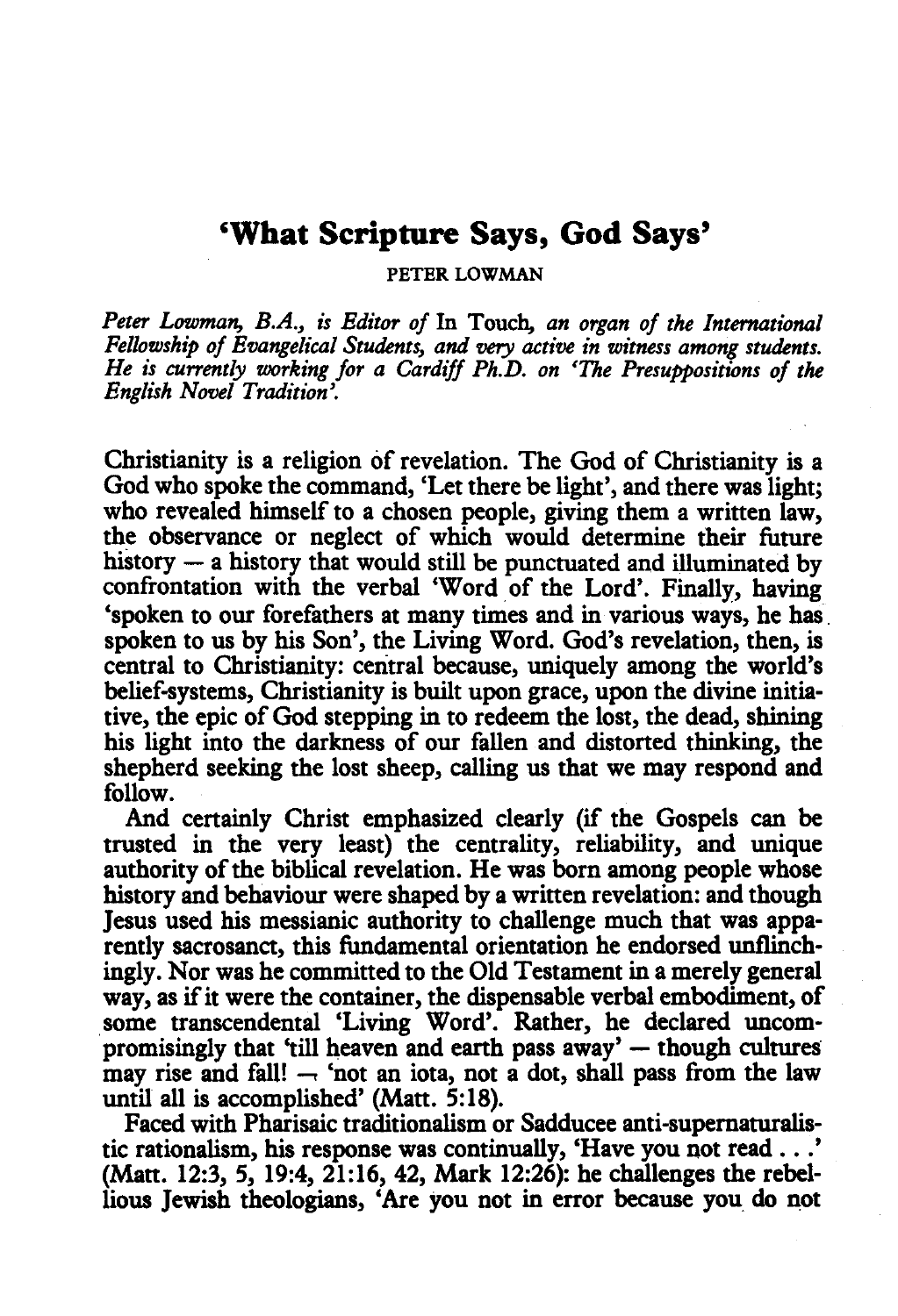know the Scriptures ... ?'(Mark 12:24). In Matt: 19:4ff., he quotes a comment by the narrator of Genesis (or possibly Adam) as an utterance of God himself. It is on his authority, therefore, that we can affirm with Augustine, 'What Scripture says, God says'. <sup>1</sup>

Prophecy, likewise, is not merely a humanly-flawed veil for timeless truth; rather, it is God's Word whose fulfilment governs the unfolding of future events. Continually Christ pointed out how his life, death and resurrection were to be in total conformity with OT prophecy (e.g. Luke 4:18ff., Matt. 26:24, Luke 22:37, 24:25-27, 44-48).<sup>2</sup> In Gethsemane he reminds Peter that twelve legions of angels were available to him, 'but how then would the Scriptures be fulfilled?' (Matt. 26:54). Biblical prophecy has no capacity for error: 'the Scripture must be fulfilled' (Mark 14:49).<sup>3</sup>

Thus his insistence that 'the Scripture cannot be broken' (John 10:35) goes beyond its ethical and doctrinal content: and it extends to biblical history. His sayings are frequently concerned with the very passages that have made nineteenth century liberals quail with embarrassment! 'As *were* the days of Noah, so *will be* the coming of the Son of Man' (Matt. 24:37). Sodom, a city that might conceivably have 'remained until this day', will be judged alongside Capernaum, and it 'shall be more tolerable' for Sodom (Matt. 11:23-24). Jonah's audience in Nineveh will arise in the judgment with the current religious gurus of the Pharisees and condemn them {Luke 11 :32). It is hard to see how these statements could have the same force if they were equivalent to 'As were the days of King Lear ...', 'Camelot would have remained...', 'Macbeth will arise at the judgment ... ',etc. *'As* the prophet Jonah was three days in the fish's belly, *so* the Son of Man was to be three days in the heart of the earth' (Matt. 12:40): the one event is as historical as the other. How meaningless Christ's remark would be if Jonah was a figure on a par with Merlin or Hercules: the suggestion would be that the resurrection had a similar status. Rather, Christ's repeated reference to Jonah surely assumes that the repentance of Nineveh was an historical event by which his hearers would do well to measure themselves.

For him, Scripture is God's Word without reservation, without adulteration. If we are his followers, our submission to its authority and reliability must be equally unqualified.

## **Two Alternatives**

Such, surely, is the basis for the evangelical affirmation of Scripture: not that we can prove it point. by point, or that there is currently a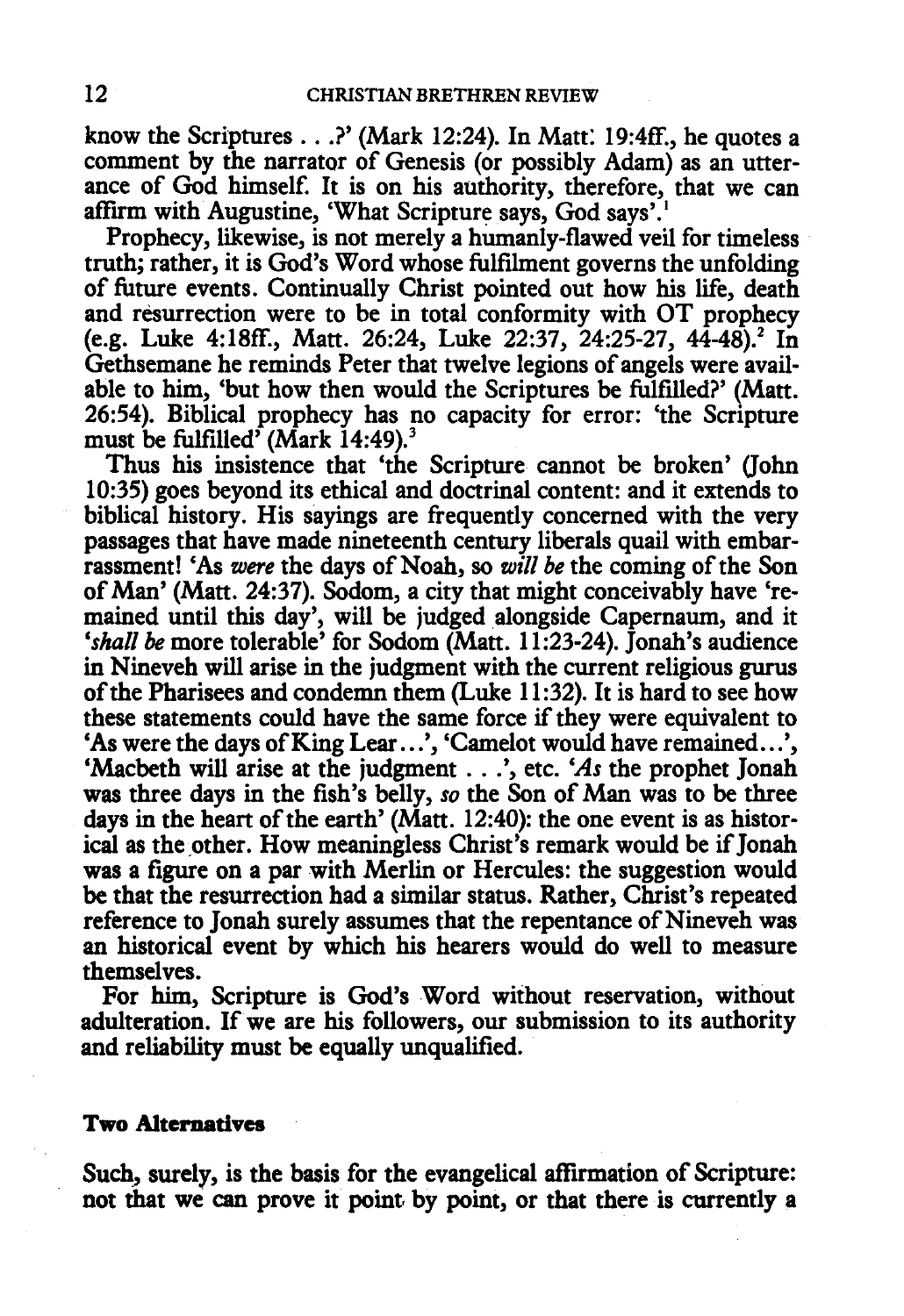favourable scholarly consensus, or that we have videotapes of Eve taking the fruit, Noah entering the ark and Jonah emerging from the whale. Rather, our commitment to the full authority of Scripture is a part of our obedience to Christ, our conviction that he knows all things and he knows better than we do. While there is a place for apologetics, our business is not to 'prove' biblical infallibility to non-Christians, so much as to challenge them to expose themselves to it; indeed, to preach it. (There are probably few better ways of removing doubts about the Bible's inspiration than by demonstrating its relevance in thorough and enthusiastic exposition.)

Logically, this must be so. Many of the events with which Scripture  $\frac{1}{2}$  is concerned  $-$  the Fall, Abraham's offering of Isaac, the giving of the law, the feeding of the 5000, the parousia  $-$  are amenable neither to verification nor falsification. A deeper question is at stake: which is to be the fmal judge, Scripture or our contemporary opinions? Are we to correct Scripture by what we (at this moment) consider reasonable? Or do we allow our limited, twentieth-century European thinking to be corrected by the eternal Word?

Marxists, of course, are highly sceptical of 'commonsense reasonableness', pointing out that it can often be the depository of unexamined prejudices and assumptions. And certainly what appears 'reasonable' to one era may appear questionable or even absurd to another. The innate inferiority of women, the gross folly of teaching the lower classes to read, the institution of slavery  $-$  all seemed reasonable enough not long ago. How then can we get outside our twentieth century prejudices without a sure foothold in something that transcends cultural parochialism? Even scientific viewpoints change: cosmology changes. Academic fashions rise and fall. Moral attitudes change too: attitudes to divorce, sexuality, abortion. If the Bible's reliability is to be subject to the approval of our latest opinions, then we cannot speak with confidence as mouthpieces of the God who sees from beyond our uncertainties: we will be blown around by every breeze of intellectual style. The church will be modishly conservative and anti-communist in one decade, modishly liberal and socially concerned in the next, as Ellul points out. Without an authoritative revelation, we will have certainty neither in our doctrine nor in our ethics.

When Paul reminds the Corinthians 'in what terms I preached to you the Gospel', there is a heavy emphasis that what happened was 'in accordance with the Scriptures' (1 Cor. 15:1-4). God speaking through Scripture determines what exactly is the Gospel (which is why agreement on scriptural authority is an important presupposition to cooperation in evangelism. Only on that basis can the whole church, from its youngest members upwards, proclaim with joyful certainty,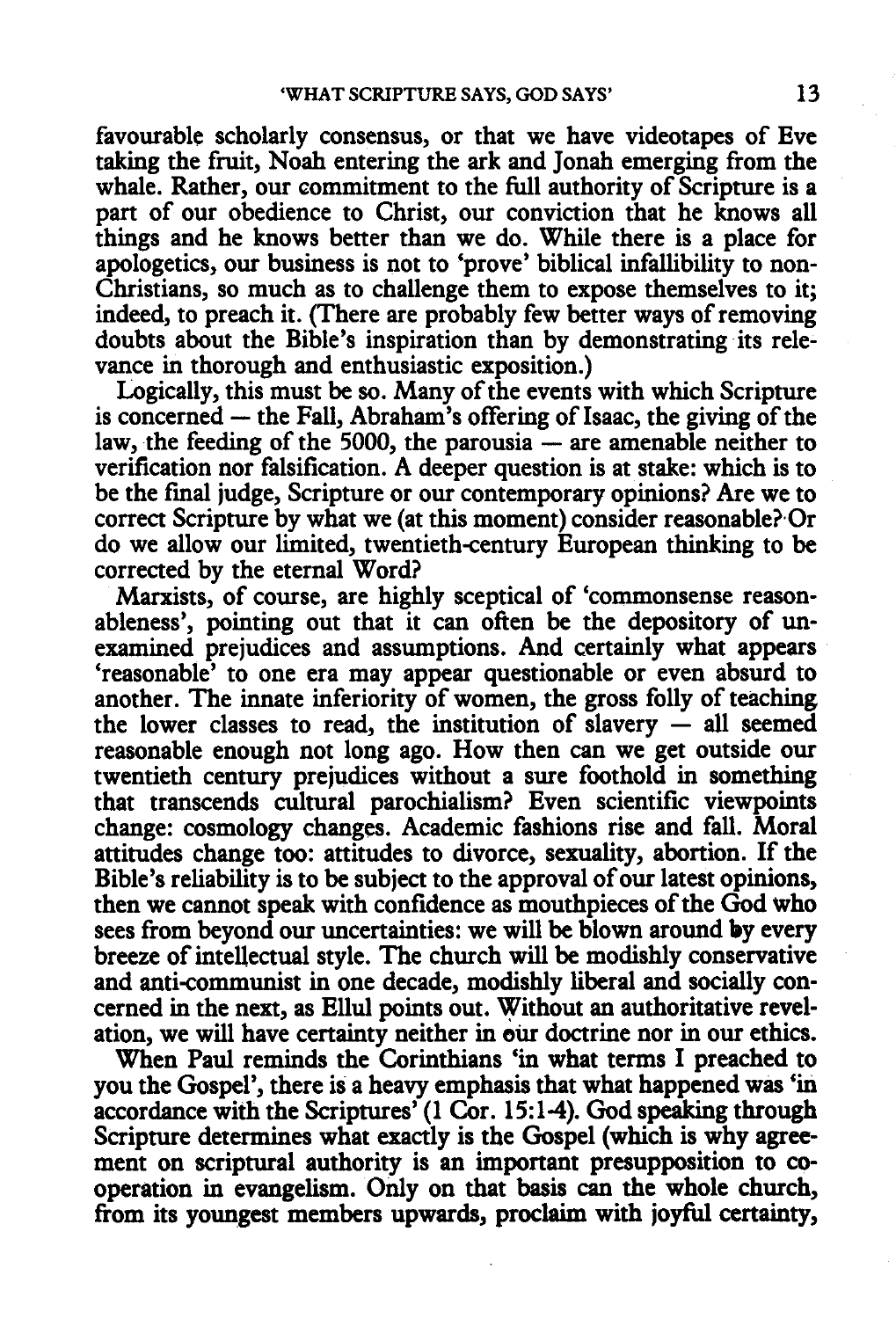'Thus says the Lord.' Opinions are not enough when salvation is at stake! Only if our teaching and action are based on a trustworthy Bible can we be certain that they are more than our own bright ideas; free from any error caused by its cultural setting, and only then will we go confidently against the fashion of our panicular decade. Prophetic critique and radical holiness are built on the certainty that 'this is the Word of the Lord'.

# The Undiluted Word

How such a view of biblical authority is best described is an open question. 'Inerrancy' is the word in the limelight in current debate in the USA.4 Oliver Barclay has argued for the advantages of 'infallibility';<sup>5</sup> the IFES doctrinal basis has 'entire trustworthiness'; Ramsay Michaels prefers 'verbal inspiration'. 6 Packer defines 'infallible' and 'inerrant' as meaning that

we may not (i) deny, disregard, or arbitrarily relativize anything that the writers teach, nor (ii) discount any of the practical implications for worship and seryice which their teaching carries, nor (iii) cut the knot of any problem of Bible harmony, factual or theological, by allowing ourselves to assume that the writers were not necessarily consistent with themselves or with each other.<sup>7</sup>

And this, surely, is the essence of the evangelical position. We reject any reductionist statement such as 'the Bible *is* not the Word of God, it *contains* the Word of God'; and any notion of a 'canon within the canon': we cannot see that human reason is competent to make such distinctions. We affirm the Bible and the whole Bible.

Above all, this is a practical matter. It is an affirmation that no matter how crucial the issue, we will not reject the biblical imperatives on the grounds that they are culture-bound, that that was 'only Paul' (although we may have to search and pray to understand their contemporary application). And that by God's grace we will seek to avoid bending Scripture to make it say what we want to hear. Likewise, we will try to avoid the kind of examination of a controversial issue (e.g. homosexuality) that attempts only to show that the biblical references are ambiguous (which for practical purposes means silent), and then decides the issues on the basis of other data: clearing Scripture out of the way to make room for our own opinions. The crucial test of our submission to God's Word is when it says something we do not want to hear. Then the difference between a full affirmation of scriptural authority, and a use of the Bible controlled at crisis .point by human reason, becomes apparent. This may be illustrated from Stephen T.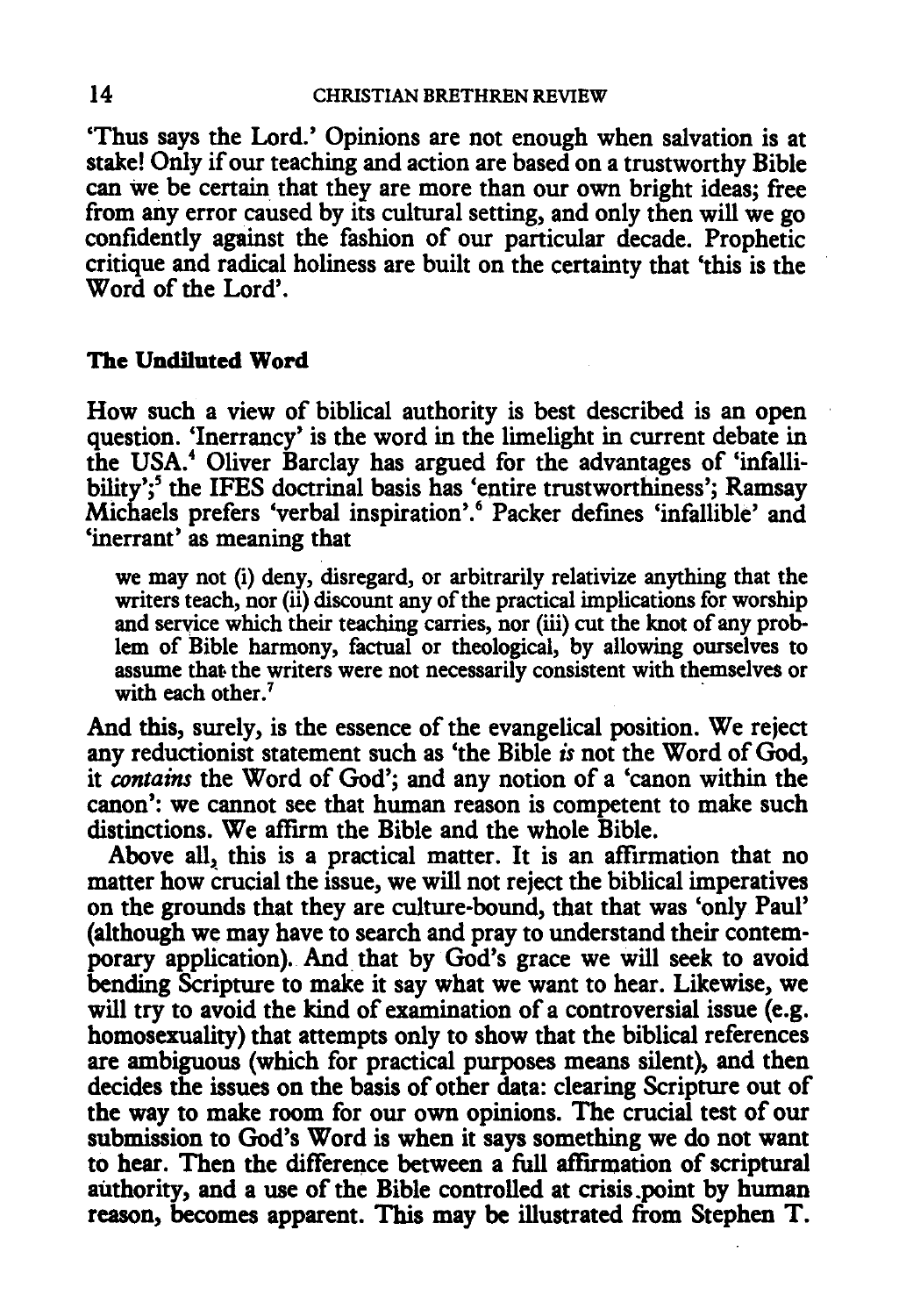I

Davis' book *The Debate About The Bible*. Davis is honest enough to follow the logic of his position through to this point:

... the whole community of Christian believers helps me to decide what I will believe, whether or not there is compelling reason to reject some biblical claim. For me this does not occur often, but it does occur occasionally. It has never yet occurred on a matter of faith or practice, and . . . I hope it never will . . . I believe that the Bible is or ought to be authoritative for every Christian . . . unless and until he encounters a passage which after careful study and for good reasons he cannot accept  $\ldots$  (pp. 76, 117).

The problems are obvious: even supposing the voice of the 'whole community' could be located church history shows how far it can go astray. Presumably Davis would have us side with the prophetic minority when it does so. But then there is no sense in which we are 'under authority'; there is no control to set against the secret machinations of our sin-tainted reason. Our opinions would have the final say ..

Our rejection of any concept of a 'canon within the canon' must rule out the kind of approach taken by one contributor to the recent *New Testament Interpretation* symposium who argued that not only did Jesus not speak a particular saying in Matthew, but it represents 'a later acceptance of attitudes which Jesus himself had resisted', connected with 'the Pharisaic membership and theological influence within the church' (p.168). That is, the Bible is giving us a totally unreliable picture in this instance of what Jesus taught. It is separating commitment to Christ from commitment to Scripture - but straightaway the word 'Christ' is in danger of contentlessness: we ourselves will pick and choose within the Gospels according to our preferences, constructing a Christ who has done what we think likely. We are perilously close to making an idolatrous God in our own image: just as nineteenth century liberalism drifted into a near-pantheism that refused to believe in a God of judgment. We need the Lord to speak to us, to 'rebuke and correct' us as he shows us just what he is like (cf. 2) Tim. 3:16), challenging us when our picture is too small.

To set aside the divine guarantee of the reliability of the Gospel records increases massively our capacity for subjectivism. And so much is at stake. 'Every one who hears these words of mine and does not do them will be like a foolish man who built his house upon the sand', Jesus told his hearers; 'the word that I have spoken will be his judge on the last day.' New Testament reliability matters!

Still, the prime area where a 'canon within in a canon', selected by human judgment, is currently advocated is biblical history, which serves to demonstrate what a curious thing theological fashion is. Not long ago the emphasis was all on the 'God who *acts'* in mighty deeds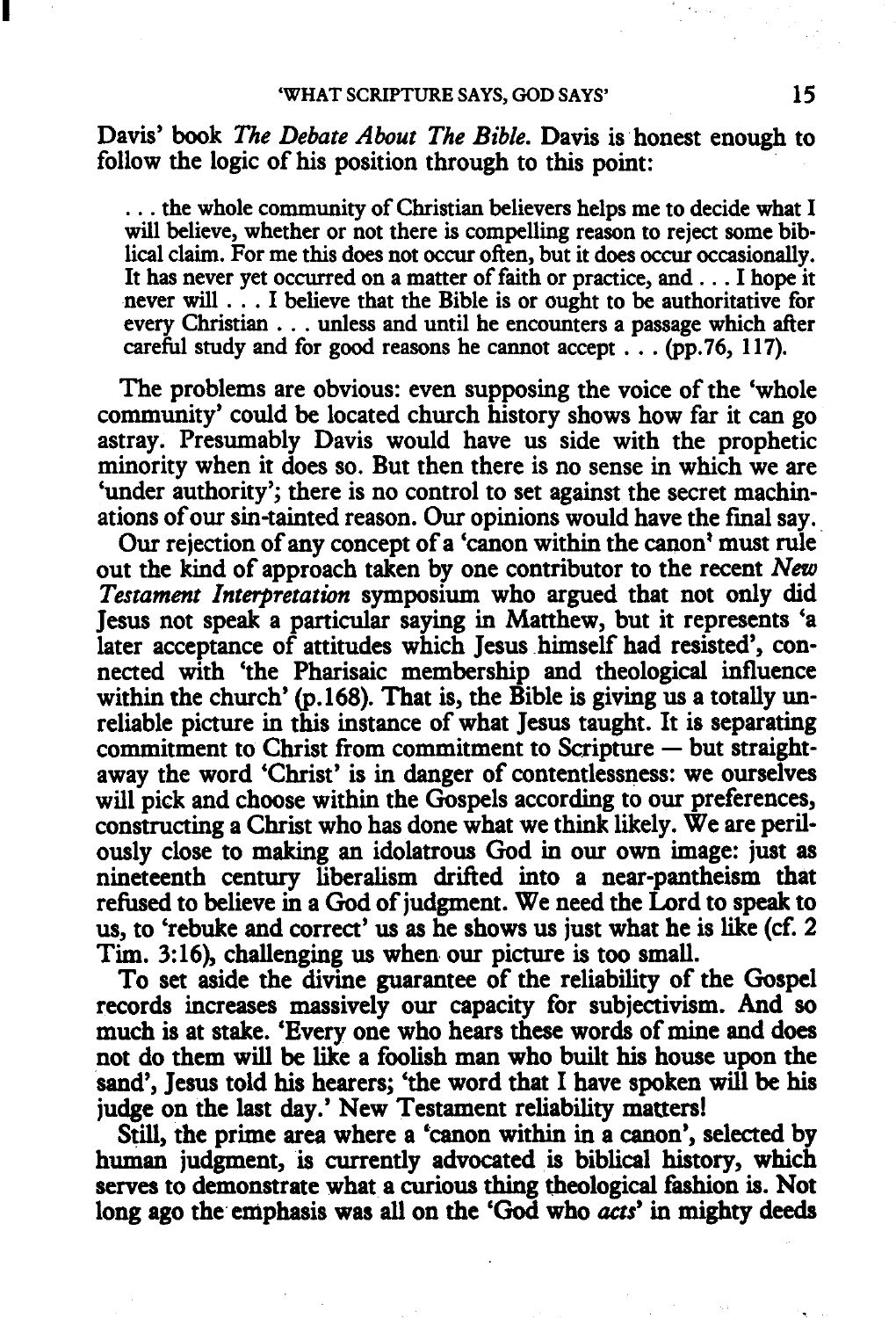throughout salvation-history: and evangelicals were having to demonstrate how, biblically, God's Word prepares for God's deed and vice versa, how verbal revelation does not militate against personal relationship with God but is the vehicle of it, etc. Now in liberal evangelical circles, the boot is on the other foot: we are told we must affirm that God has spoken, about salvation and ethics, but it is less important to affrrm that he actually *acted* to save his people. Thus, a wedge is driven between the Word and the event: God promises both judgment and deliverance, but we are cautious about claiming that these things have actually occurred at any given point.

## 4004 and All That

This approach may be conveniently illustrated from David Winter's recent paperback, *But That I Can Believe.* Winter (who, we should add, is a man who has rendered yeoman's service for the Gospel) is aiming in undoubted good faith to help 'orthodox Christians' troubled by doubt by showing that they can 'believe that the Bible is the inspired Word of God, from start to finish, and yet reject ideas of biblical infallibility over matters of history and cosmology.' He feels that 'many of the things' that doubters have 'found so incredible in the Bible are peripheral to' the truth of salvation.

But a lot gets to be peripheral as the book progresses. The historicity of Adam and Eve is, predictably, 'irrelevant' (51), and the Tower of Babel 'quite obviously ... is not history' (52). Sections of Numbers, Joshua, Judges and Kings follow suit: the Old Testament is historically factual only in patches. At the beginning of the Gospels 'the dis-crepancies ... are enormous' (56), though the ones he lists don't seem to be, consisting largely of what one writer states and another omits. 'The evidence is overwhelming' (what evidence is a little unclear) that the Magi and the flight into Egypt are 'poetic elaboration' (63). The miracles, or 'signs' that John recorded 'that you may believe' (John 20:30,31) are not necessarily to be taken literally (92,93).

Nor is Winter an isolated voice: several writers at present are arguing that Bible narratives are only historically reliable when directly 'salvific', directly concerned with salvation - whichever those may be. Winter distinguishes between 'history that conveys spiritual truth and history that is irrelevant to it' (82). These are not easy distinctions to make: one might argue that the Genesis narratives are as clearly concerned with salvation and spiritual truth as anything in the Bible.

The whole approach is inherently reductionist, of course, and leaves us impoverished. It is true of literature generally that to simplify a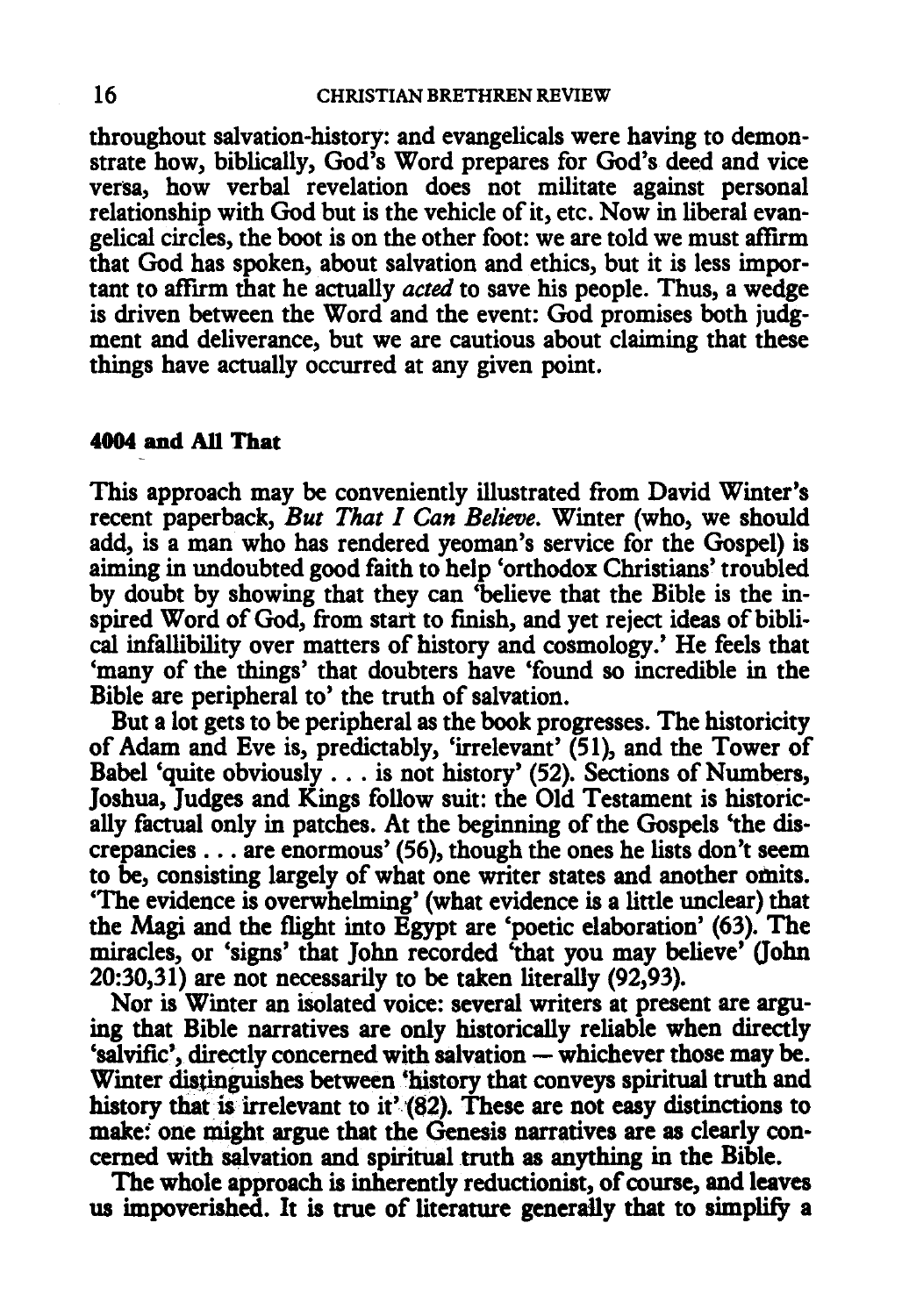great book to a single theme is to emasculate it. Only as we stand back and see it as a whole do individual parts - that choice of vocabulary, this deceptively simple image  $-$  become significant: and then, if the writer is good enough, we will dig into all the odd corners that remain to find their place. Not unless we are convinced that we have mastered all a book has to offer can we classify any of it as dispensable or merely circumstantial. In John's Gospel, for example, we will be the losers if we fail to notice the thematic significance of the feasts referred to in the narrative: these minor chronological details might seem irrelevant but certainly convey 'spiritual truth'. The more we study Scripture, indeed, the more it begins to look as if 'all Scripture is . . . profitable for teaching'. In that case the reliability of biblical historical narrative must be affirmed as a whole.<sup>8</sup>

But one suspects that this criterion is problematic. Some of these writers are not apparently intending to affirm the historicity of all passages that are *concerned with* salvation (in its widest sense, one trusts: narrow definitions of salvation are rightly unpopular these days). Rather the criterion seems to be  $-$  or under pressure tends to become - one whereby we need only affirm historicity where the plan *of salvation would collapse without it.* Winter follows his distinction about conveying spiritual truth by saying that 'The crucifixion and resurrection of Jesus and his ascension to the Father clearly fall in this category, because they guarantee doctrines of the faith which are central to our salvation' (82-83). Not all liberal evangelicals would follow Winter in affirming the ascension, alas, and Winter's own statement has disturbing implications. It suggests that passages whose historicity must necessarily be affirmed are very few. Most of these writers will in practice defend a great deal more besides but the logic of their position is ominous.

Perhaps we should learn from what has happened in Catholicism since Vatican II. B. C. Butler, for example, stresses that the truth in Scripture that was 'without error' was ... that 'relevant to God's saving purpose summed up in Christ', and, as Wells comments,

The point he is making is that many truths of science and history have no part to play in our salvation ... But Gregory Baum has trimmed this core even further. To be saved, he says, we need to know exceedingly little: exceedingly little, then, is inerrantly taught in Scripture.<sup>9</sup>

Liberal evangelicals have not gone that far,<sup>10</sup> but it is not clear that they have formulated a consistent approach to Scripture that will preserve them from an increasing withdrawal from biblical historicity.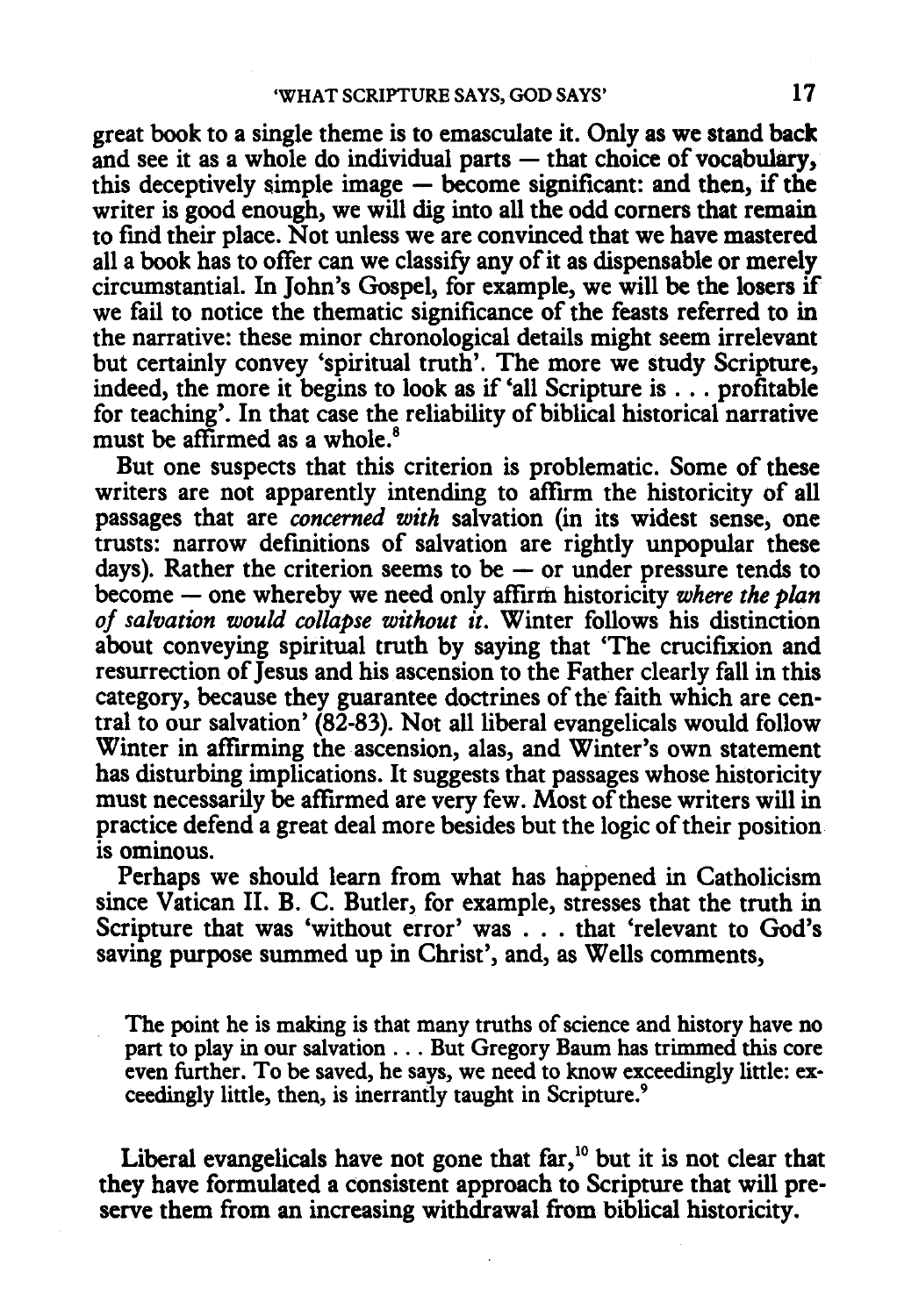#### From History to Poetry

Recently, a few writers have begun presenting biblical narrative passages as 'poetry' or 'story', intending to preserve their doctrinal content without defending their historicity. But biblical history is not so easily separable from doctrine as this. And Christian doctrine is not a collection of Hellenistic abstractions, it is in good measure about history. Unlike, say, Hinduism, Christianity is emphatically an historical religion. The good news that Paul proclaimed 'as of first importance' is that Christ historically died and rose again 'according to the Scriptures' (1 Cor. 15:3,4). If Christ be not risen, as a matter of historical fact, says Paul, 'we are to be pitied more than all men' (v.19). Christianity is not about myths. The apostle Peter knew the difference between myth and history and wanted his readers to be sure that his account of the Mount of Transfiguration was the latter and not the former (2 Pet. 1:16). The 'spiritual truth' many Bible passages convey is that the things they mention actually occurred: these are the ways that God acted in historical reality.

To the evangelical the crucial point is Christ's attitude to the Old Testament narratives. But Winter's criteria for recognizing 'poetry' deserve critical attention. For it seems all too likely that he often assumes the original authors were writing 'poetry' when there is a miracle in view. Certainly it is the more supernaturally-inclined OT sections that get termed 'magical' and hence (whether or not there is any sign of poetic structure) 'poetry'. As Winter notes himself, our attitude towards miracle narratives tends to be controlled by what sort of thing one expects God to do (85). But once again, those expectations will be finally determined either by Scripture or by our culture's opinions. We should be cautious about using the latter as a basis in asserting what God would not have done.

(In passing, it seems possible that this is really the hesitancy many people have about the historicity of Jonah. The question of a 'great fish' being 'prepared' to swallow a prophet is really a question about the nature of God: is God really the kind of God who breaks into history for the sake of a prophet's education, 'preparing' a marine creature for this purpose? Does he really value the laws of nature less than our spiritual maturity, is he so intimately in control of events that he brings about the kind of coincidence whereby the prophet is swallowed, and then, in answer to prayer, vomited out on dry land? Or is the 'problem with Jonah' more that we have been brainwashed by our culture into preferring a distant God, a safely predictable God, not a God who (on rare occasions  $-$  Jonah's experience is unique in Scripture) can break into history with glorious and majestic abandon?)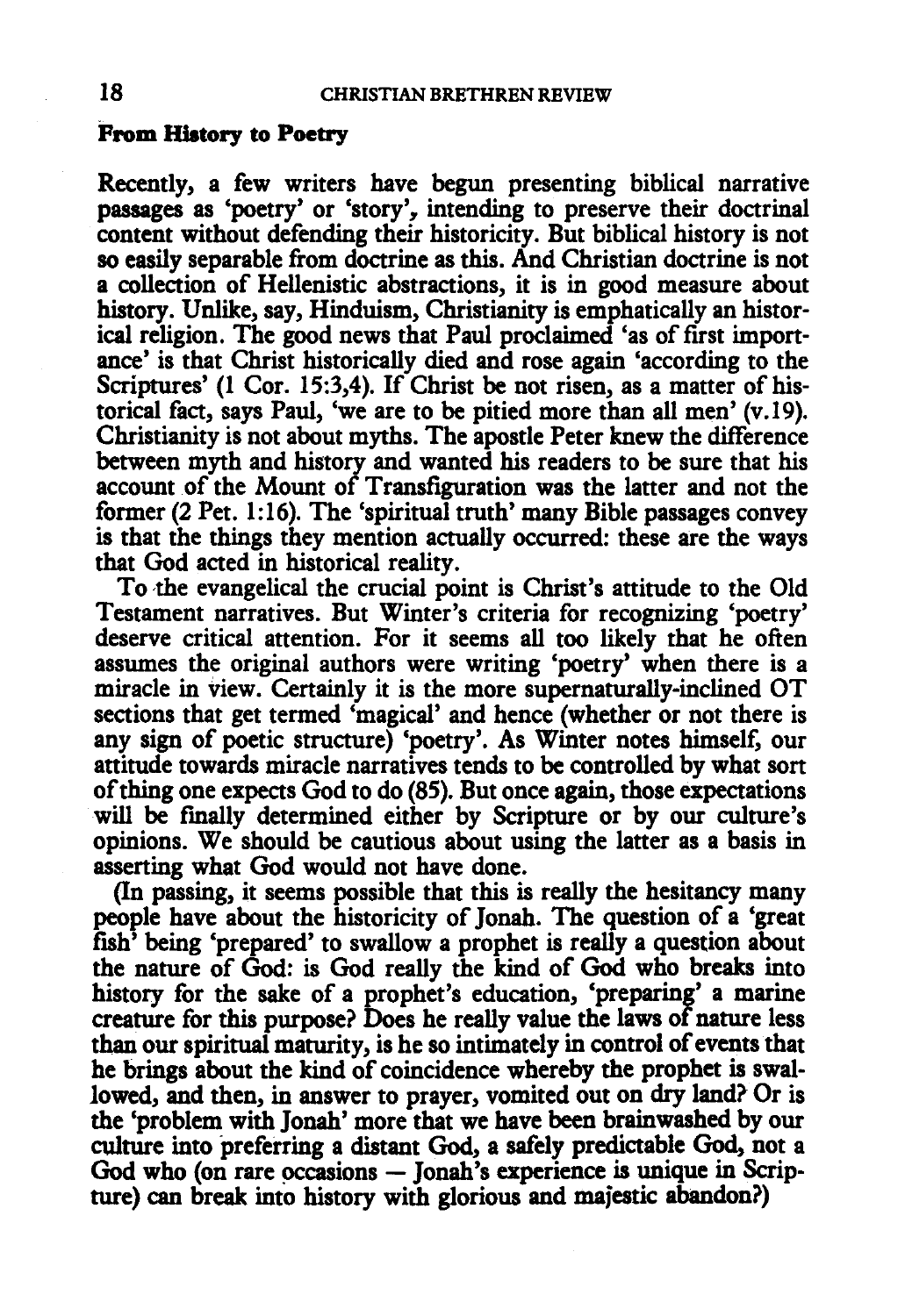Winter suggests that the Gospel miracles are more likely to be historical than those in the OT because they are 'miracles *with* nature rather than against it' (93). But does it make any difference to our Creator God whether he is speeding up a natural process or suspending the laws he made and doing something radically new? Or is it just that we fmd the miracles 'with nature' easier to swallow? (Perhaps deep down we feel that if God made a 'long day' as in Joshua, he was in danger of upsetting the universe?) That is a fact about our twentieth century psychology, not about the power of God.

Winter also refers to 'the way they' (the OT miracles) 'are related' and the 'absence of reliable historical points of reference': but is there any difference between the way that, say, the axehead miracle is related in 2 Kings 6 and the account of Jehu's *coup d'etat* in 2 Kings  $10$ ? And what is a 'reliable historical point of reference'  $-$  the connection with Syrian monarchs in the various miracle narratives in 2 Kings, perhaps? Criteria like these leave too much room for subjectivity. But actually, says Winter, these aren't the real questions;<sup>11</sup> the real issue is, ' "What did the writer intend?" With many of these sagalike narratives I have little doubt that the writer's primary concern was to illustrate the power or purpose of God rather than to document historical events' (92). This is a false either/or. Wintef seems to believe that these stories illustrate the truth that God *can* and *does* deliver a whole nation by a means as small as one man (Samson is the immediate context), but that he didn't actually *do* it in Samson's time. But surely the illustration makes much more sense if it records actual historical events? If such divine deliverances occur, should we not expect the Bible to record them? Otherwise, what do the doctrines mean in historical terms?

The same problem occurs in his treatment of Genesis, where he attacks the belief in 'a literal Garden of Eden, a literal Adam and Eve, a literal temptation and Fall' and describes the doctrine that 'Adam and Eve, the fruit and the serpent, are part of the historical record of the planet' as 'nonsense' (114). But here the heartaches begin: Winter still holds to the biblical answer to the problem of evil, and writes elsewhere, 'The "Fall" is central to any adequate understanding of the Bible . . . Man was created good, but a free moral agent, and by his own choice has declined to obey God and instead pursued his own ends' (87). But has this happened in history? If not, how can it adequately explain how a good God permitted the existence of a flawed universe  $-$  and as the problem then goes back to the Creation, what does that do to our doctrine of God? Or else the Fall actually occurred — which involves a literal Fall, and, if we believe in the devil, a literal temptation. And it makes at least as much sense to believe that the Fall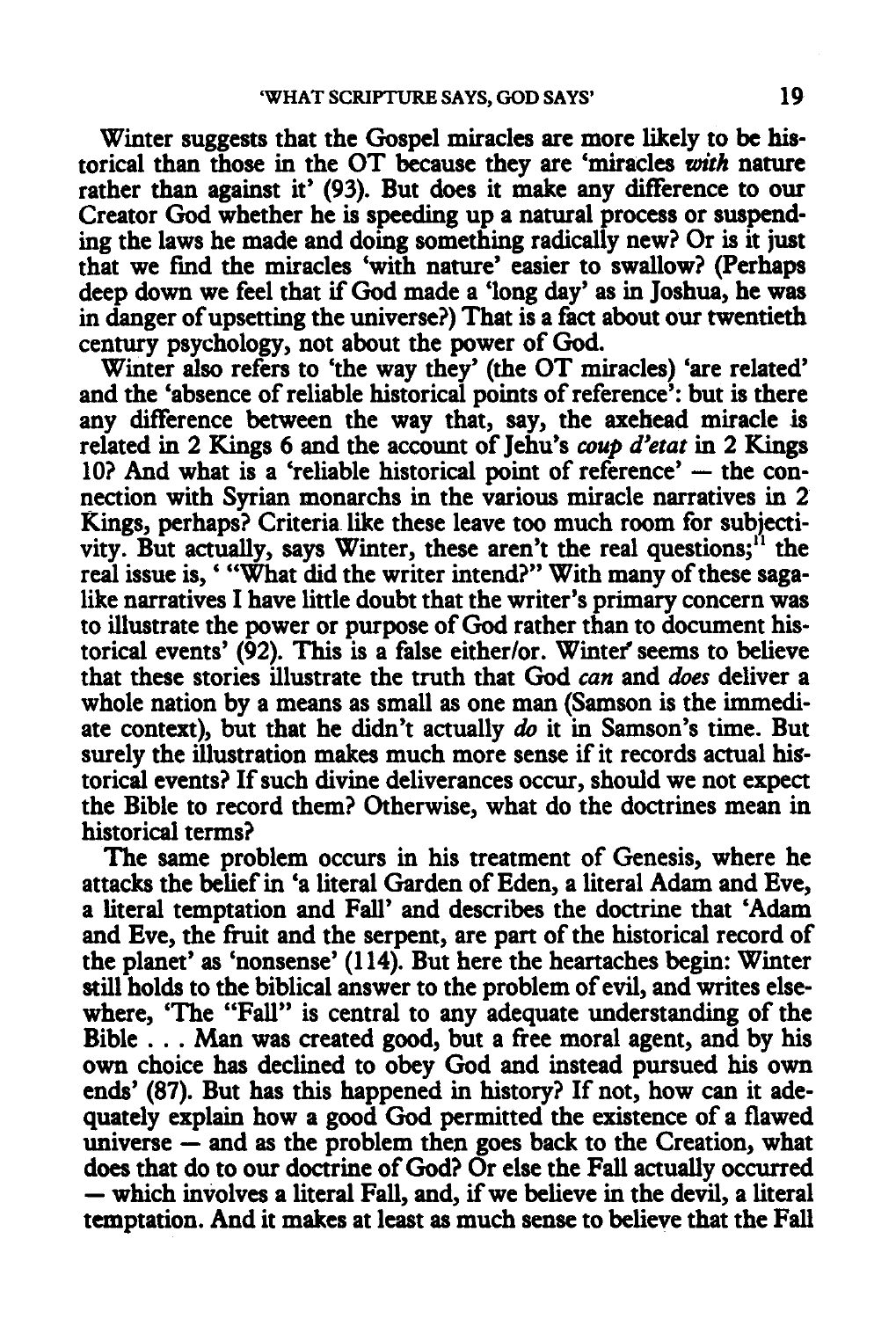occurred to the first genuine 'man' ('Adam', after all, merely means 'Man', and 'Eve', 'mother of all living') as anything else. So it will not do to say that the Bible is speaking 'not of scientific or historical facts, but of ultimate, theological truth' (50). The 'theological truth' is about history: 'Man' ('Adam') was (historically) created perfect, he made an historical decision, he historically fell. If this is not history, it is not 'ultimate, theological truth' either.

A final example may be taken from Winter's treatment of the Gospels. Matthew's infancy narratives, he tells us, are 'structured to present an argument (that in Jesus Judaism is fulfilled), not to report events' (58), whereas Luke, he says, is 'trying to write an accurate, reliable, chronological record' (60). So Matthew gives us the 'beautifully imaginative' stories about wise men, rabbinic-style 'sermon illustrations' (62), whose historicity is irrelevant, while Luke gives us  $-$  well, actually, an angel striking Zacharias dumb in the temple and more angels filling the heavens with their praises: sober history, rooted in 'verifiable events' (61).

And the problem is not merely that Winter has jumped onto the latest (and not entirely stable) scholarly bandwagon, saying that Matthew is 'midrash', rabbinic-style, when it is debatable how far the rabbis used 'midrash' in a coherent narrative or in any other form that was disconnected from the OT text. There is a problem in his whole line of thought. Matthew, he says, is arguing a case. Certainly: and this does not destroy his historicity  $-$  many of the greatest historians were arguing a case in one way or another. But what more dubious way to argue a case than to invent the evidence? If Matthew wishes to assert that Jesus is Messiah because in many ways he fulfilled the OT, then if he makes up his fulfilments he is not a poet but a liar. We would not welcome it if we found the same thing being done by, say, the followers of Sun Myung Moon. It is precisely because Matthew is arguing a case that the events he presents must be historical. (Incidentally, as R. T. France points out, in the case of the massacre of the innocents it is odd the Matthew could not invent a story more obviously fitted to its OT prophecy, if indeed he really felt free to invent whatever narrative he pleased.) $^{12}$ 

It seems, then, that this kind of approach has fundamental weaknesses. There seem to be no certain criteria to distinguish with any certainty between narratives that are historical and narratives that are not: Winter is in continual danger of slipping into what other disciplines call the 'intentional fallacy', interpreting a piece of literature by a predetermined authorial intention, when in fact the only possible evidence for that intention is the text itself. All too often the poetry category is being invoked for the miraculous elements in biblical narrative,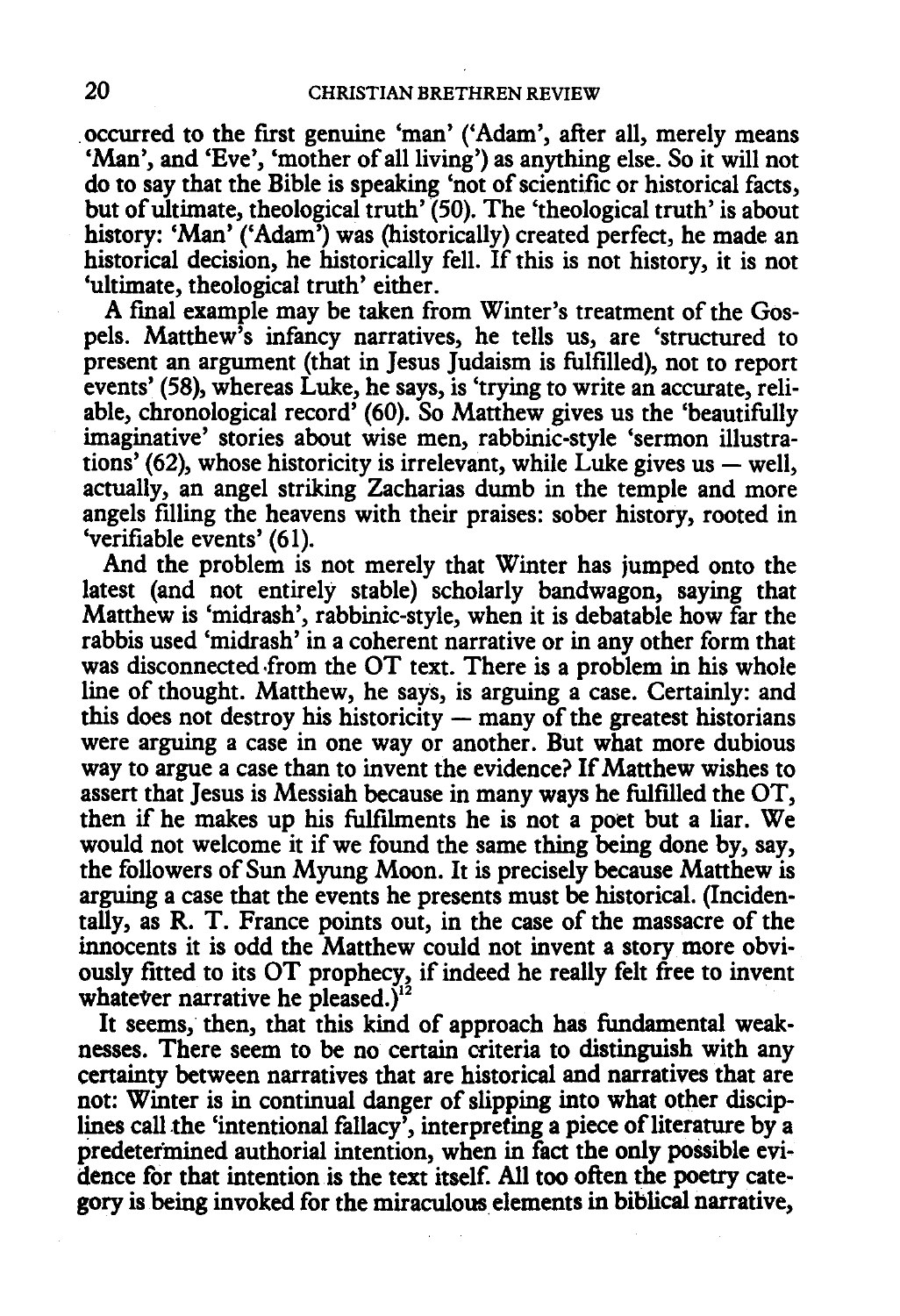when in fact evangelicals need not share the liberal distaste for such elements. In the absence of objective criteria there is a real danger of vast areas of Scripture being emptied of their historicity, with a consequent impoverishment of our sense of God as a God who acts. We have seen that the category of what conveys 'spiritual truth' melts away on inspection. 'Spiritual truth' is in good measure about what happens or has happened in history, and many of Winter's 'poetic truths' depend on historical embodiment if they are to be meaningful. In short, biblical historicity is indispensable. We had better stay with Christ's attitude to Old Testament narrative.

But before we leave Winter, there is one fascinating point about his book namely that (like another anti-inerrantist, Robert Webber, in *Common Roots)* he ends up bolstering a weakened concept of the authority of Scripture by recourse to 'the authority of the church'. A whole chapter is devoted to the topic. Winter tells us that the Church is far more likely to guard the Scriptures than 'individualistic commentators or self-appointed prophets'(l02). All things considered, one wonders where this leaves 'individualistic commentators' like Athanasius or Luther  $-$  or Paul, challenging Peter when the truth of the Gospel was at stake (Gal. 2:11): or what the 'self-appointed prophet' is to do when, with the unfashionable perspective of Scripture, he sees the ecclesiastical establishment all around him infected with materialism or racism or humanism or Pharisaism.

In fact for a liberal evangelical to lean on the authority of the church is even more hopeless than for a Catholic: for Catholicism at least has traditionally located the voice of that authority in the papacy. But the liberal evangelical has nowhere to locate it, since there are (alas) few controversial issues where Scripture is unclear on which even the evangelical community, let alone Christendom as a whole, speaks with a united voice. The crucial point, however, is surely Christ's teaching for, so far from promising a continuous work of the Spirit within the church to guarantee an authority capable of being set against Scripture, he clearly sets the Word of God over against, and in judgment upon, human tradition, even that of the leaders of the chosen people (Mark 7:6-13). Likewise, when debating with the Galatians about circumcision, Paul argues from Scripture, not from the decisions of the Council of Jerusalem in Acts 15.<sup>15</sup>

We have, then, no meaningful alternative to the supremacy of Scripture: and for that reason piecemeal affirmations of biblical authority are a trap. They leave every Christian unable to pin his faith to any but a very few passages: how can he be sure that this is not 'the one that got away'? At the practical level, one wonders how many Christians taught to treat Babel in Genesis 11 as myth will treat Abtaham's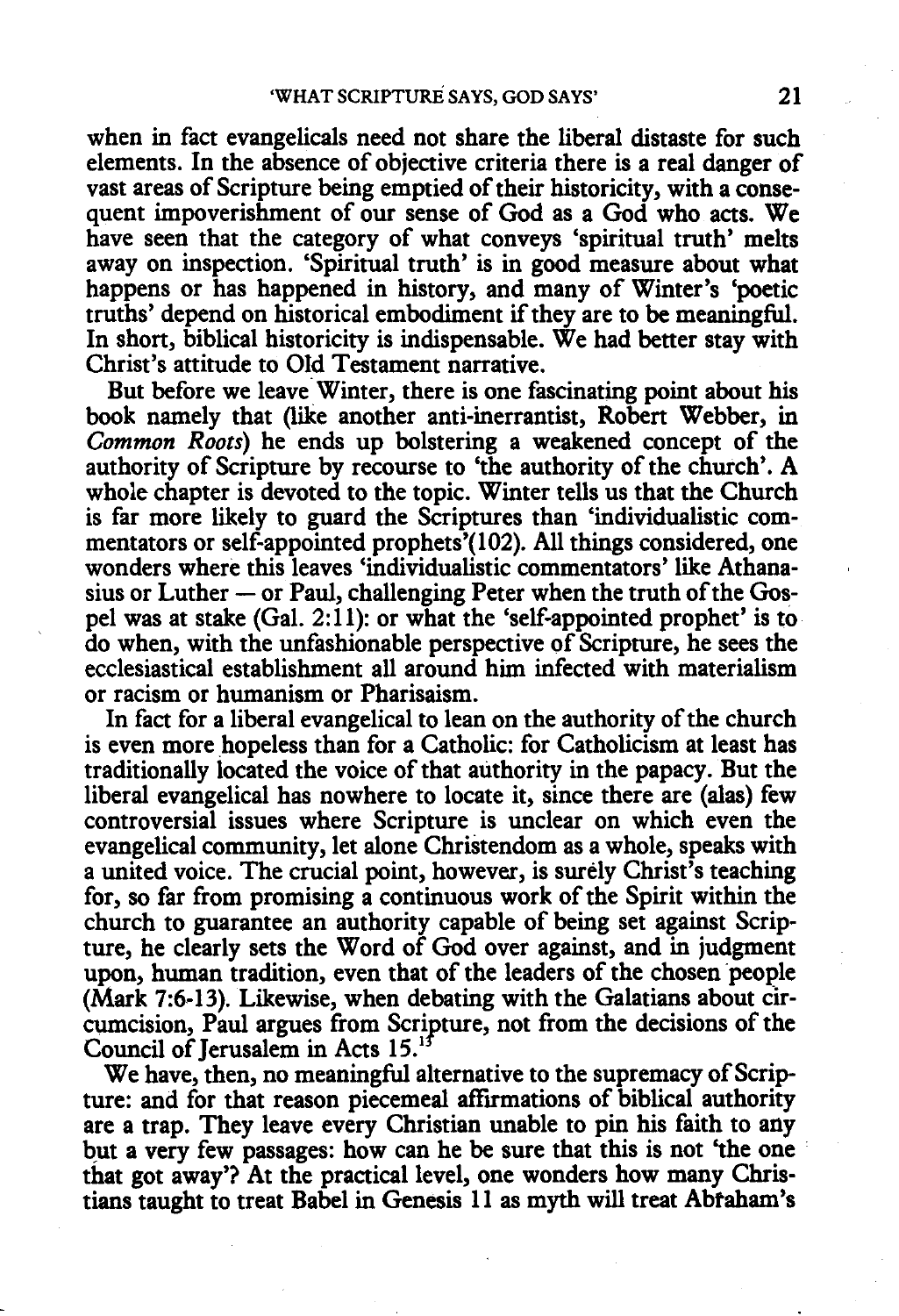story in Genesis 12 any differently: and how many will in practice dig into Abraham's life story for spiritual nourishment if the events did not happen. Likewise, one wonders how many churches taught in this way will spend time grappling with the question of what, say, 2 Kings is doing in the Bible. The narrative sections of Scripture are thus all too easily turned from God's own record and commentary on history into something like a ragbag of half-remembered, exaggerated travellers' tales (although, like all good tales, they contain an edifying, abstract, moral). Certainly the vast majority of churches where the Bible is lovingly and extensively expounded, where real time is given to its exploration, are those committed to its full authority. Still, the final issue is not that the anti-infallibilist position is in itself incon sistent, and has to be rescued with an equally unhelpful concept of church authority: nor yet that, pragmatically, any position short of the full authority of Scripture debilitates the churches holding it. The crucial point is Christ's own attitude to Scripture, with which we began. To this reader there is in Christ's teaching a full affirmation that 'what Scripture says, God says', ethics, doctrine and history, without qualification. With our fallen reason, then, we must not dare to pick and choose.

#### What Infallibility Does Not Involve

Several points need making here, to avoid misunderstanding.

1. Infallibility does not necessitate literalistic interpretation where it is genuinely not appropriate (e.g. the symbolism of Revelation). The Psalms do not ask us to postulate a scientific rationale for the hills clapping their hands, no matter how much we enjoy the things that go on in Narnia!

2. Infallibility does not involve the claim to be able to supply instant harmonization of all apparent difficulties, because it is in the first place rooted in Christ's teaching on Scripture. Hence, it will not trouble us if difficulties remain (as with the continual movement of scholarship they are liable to do), or if for a decade or two the preference of critical opinion (which is not the same as incontrovertible proof) is against the reliability of a particular passage. These things can change (cf. the effect of J. A. T. Robinson's unexpectedly conservative *Redating the New Testament).* In the meantime, contrived harmonizations do no credit to scriptural authority or our own integrity. As Stott says, 'the wise Christian keeps what might be called a suspense account or a pending tray. That is, he suspends judgment, and goes on looking for harmony rather than giving up, because he is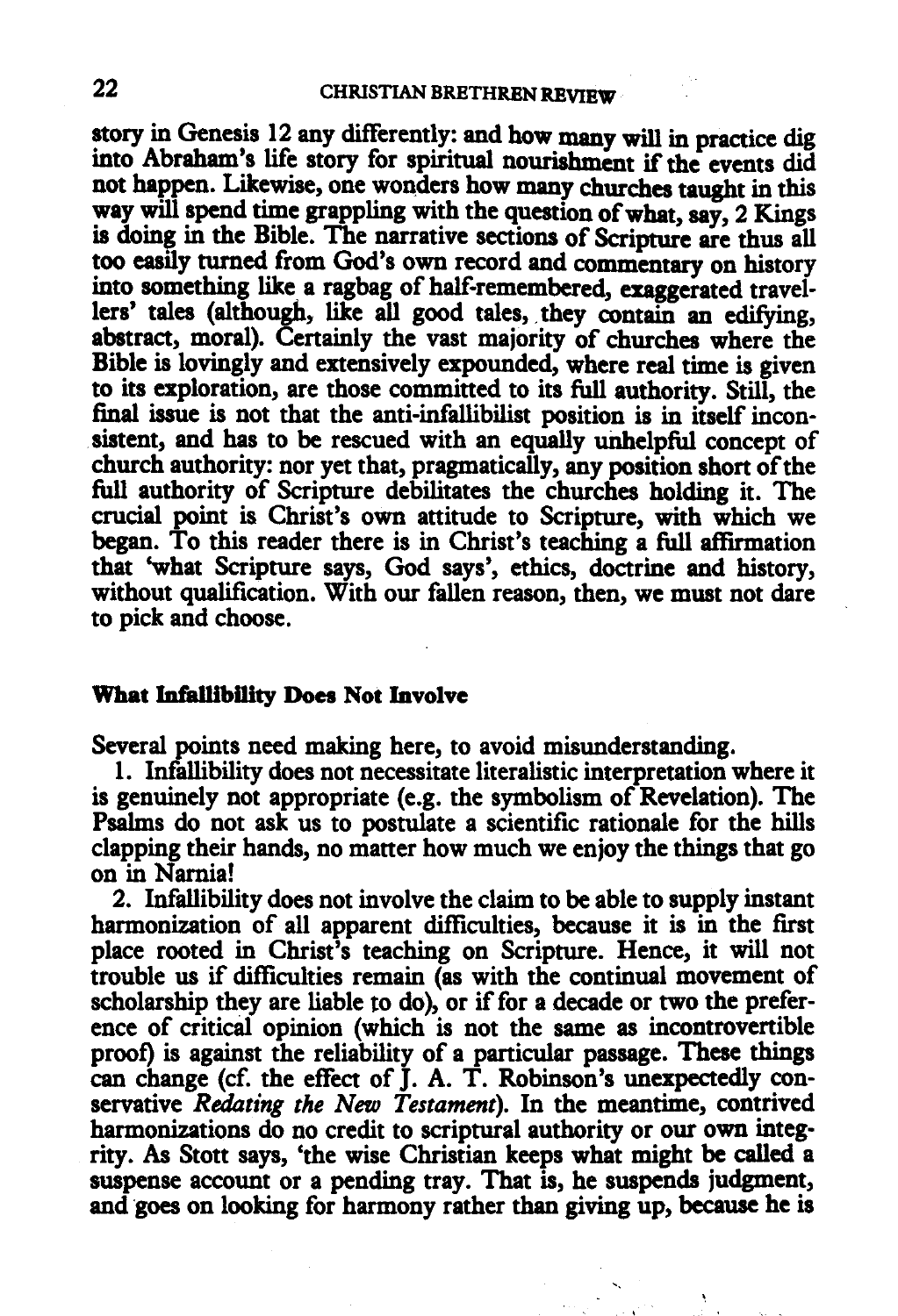sure that one day what is obscure will become plain, as in other major areas of doctrine  $-$  God's love in the face of suffering, for example.<sup>14</sup>

3. Infallibility does not deny the human element in Scripture. Nor does it involve asserting that Scripture was 'dictated'. God was entirely able to inspire his chosen human vehicles in such a way that his message was expressed without error, exactly according to his will, and yet in idioms, thought patterns, grammatical and stylistic idiosyncrasies, etc., that are those of the human writer. The interweaving of divine and human action may be as mysterious as divine foreordaining and human freewill, but it is no less real. Sometimes it is said that in denying error in Scripture we are falling into a trap analogous to docetism (the heresy that denied the humanity of Christ). But, of course, the genuine humanity of Christ did not involve sin. Nor does the humanness of Scripture need to involve error.

4. The infallibility of Scripture is not the same as the infallibility of our own interpretation, or the existence of one legitimate interpretation only. For example, infallibility does not render essential our believing that the world was created in six 24-hour periods in uninterrupted succession unless the text rules other alternatives out.

5. But in fact infallibility is not even a total doctrine of the authority of Scripture. It is possible to hold to infallibility or inerrancy and yet nullify its authority by other means: by reading it through our church tradition (of whatever kind) and ignoring anything it says that does not fit what we already believe; by incautious work in the area of genre criticism;15 by overstressing the 'culture gap' that can render biblical  $commands$  irrelevant, ignoring those things  $-$  the nature of God, the atonement, many aspects of human nature and discipleship - that do not change with time. It is worth remembering that the Sadducees had problems with the existence of supernatural powers  $-$  which is to say that Christ actually encountered and rejected, a demythologized approach in this area.

 $'$ Hermeneutics', the science  $-$  or art  $-$  of interpretation is currently in the limelight, and rightly. But there are ways of carrying out this vital exercise that hinder our hearing God speak, by overemphasizing the multiplicity of implications in a passage to the point where it says nothing clearly or authoritatively;<sup>16</sup> or by allowing too much authority to a pre-understanding of what it can say (whether it be that of liberation theology, or that of the gospel-meeting sausage-machine that turns every passage into a springboard for the four spiritual laws!!); or by carrying the essential act of seeing the text in its context so far that all we retrieve is a truism. Indeed, the whole business can be made so obscure that we produce an intellectual elitism where hermeneutical dexterity matters more than spiritual maturity, assiduous and prayer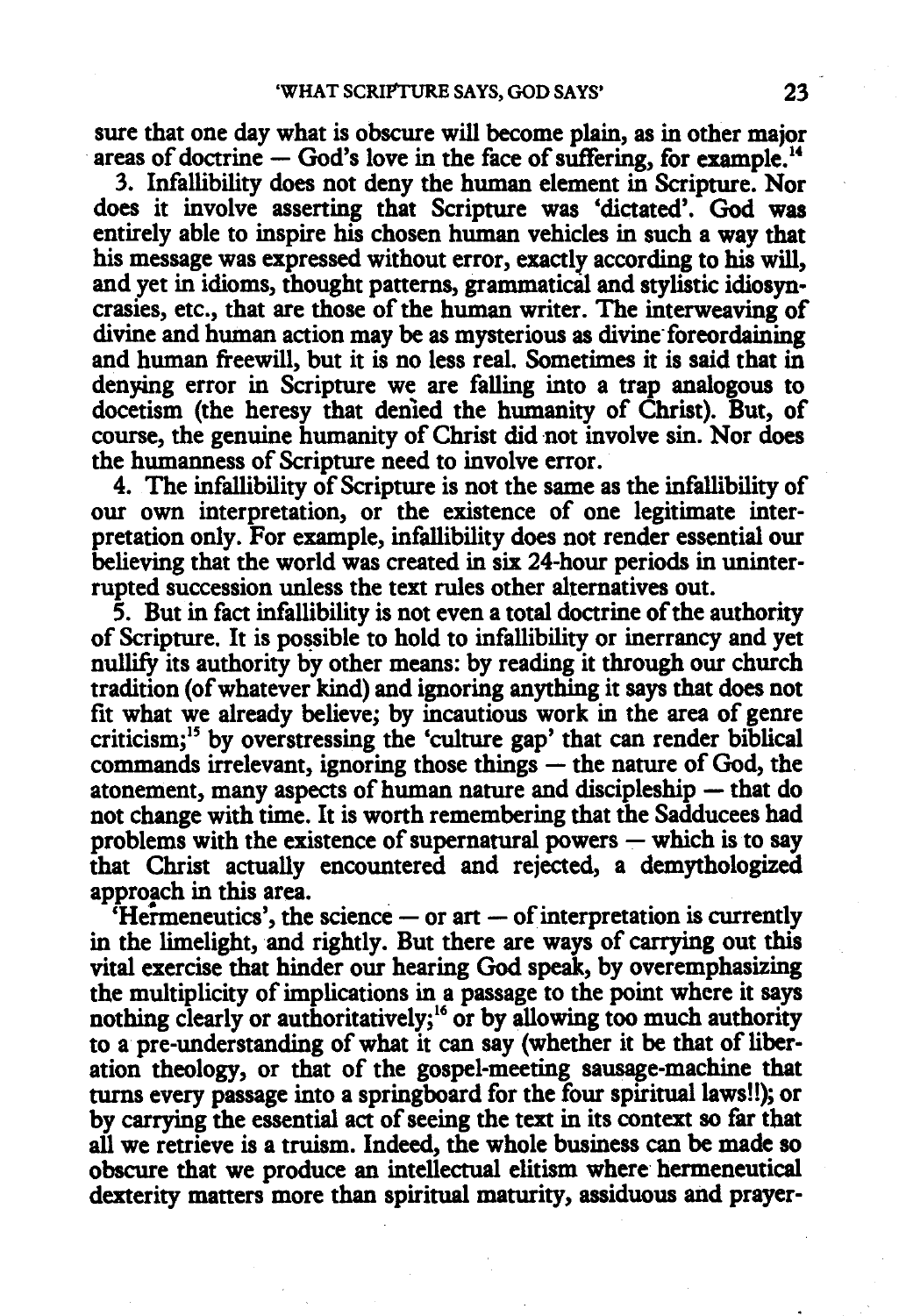ful Bible study and the enlightenment of the Spirit; so depriving all but academics of the confidence that God will speak through his Word, and landing us back in the pre-Reformation situation of a Bibleless laity. As so often, the cure is a thoroughgoing supernaturalism that trusts the Spirit to 'lead us into all truth'.

6. Infallibility  $-$  or inerrancy  $-$  is not an end-point for another reason too; it still needs defmition. The Chicago Statement on Biblical Inerrancy affirms that it is not 'proper to evaluate Scripture according to standards of truth and error that are alien to its truth and purpose':

Differences between literary conventions in Bible times and in ours must also be observed: since, for instance, non-chronological narration and imprecise citation were conventional and acceptable and violated no expectations in those days, we must not regard these things as faults when we find them in Bible writers . . . Scripture is inerrant, not in the sense of being absolutely precise by modem standards, but in the sense of making good its claims and achieving that measure of focussed truth at which its authors aimed.

 $We...$  deny that inerrancy is negated by Biblical phenomena such as ... irregularities of grammar and spelling, observational descriptions of nature, the reporting of falsehoods (e.g. the lies of Satan), the use of hyperbole and round numbers, the topical arrangement of material, variant selections of material in parallel accounts, or the use of free citations.<sup>17</sup>

Undoubtedly we should expect biblical writers to record events according to their own historiographical conventions rather than ours. For such conventions exist: in our culture we willingly accept as accurate a considerably abridged account of, say, a parliamentary speech even if it omits the asides and tidies half-sentences - *provided that* we have faith in the person who is doing the abridging. In quotation, our culture has the convention that if we commence 'He said that' we are allowed greater liberty for shortening or clarifying thought without being inaccurate than if we use 'He said' followed by quotation marks. Such conventions vary from culture to culture. We are likewise illadvised to mistake the biblical equivalents of 'My heart sank' or 'The sun rose' for precise scientific descriptions. Indeed, in a nontechnological era, such things as the meaning of 'cubit' or the method of dating reigns may vary from situation to situation or book to book, as Nicole points out.<sup>18</sup>

7. Finally, infallibility does not preclude responsible biblical scholarship. The more we can learn about the meaning and context of any passage, or the purpose with which God inspired any particular writer, the better. Of course, there exist areas where to join in the dialogue can involve presupposing a view of Scripture considerably lower than that of the Lord and the apostles, an anti-supematuralistic world-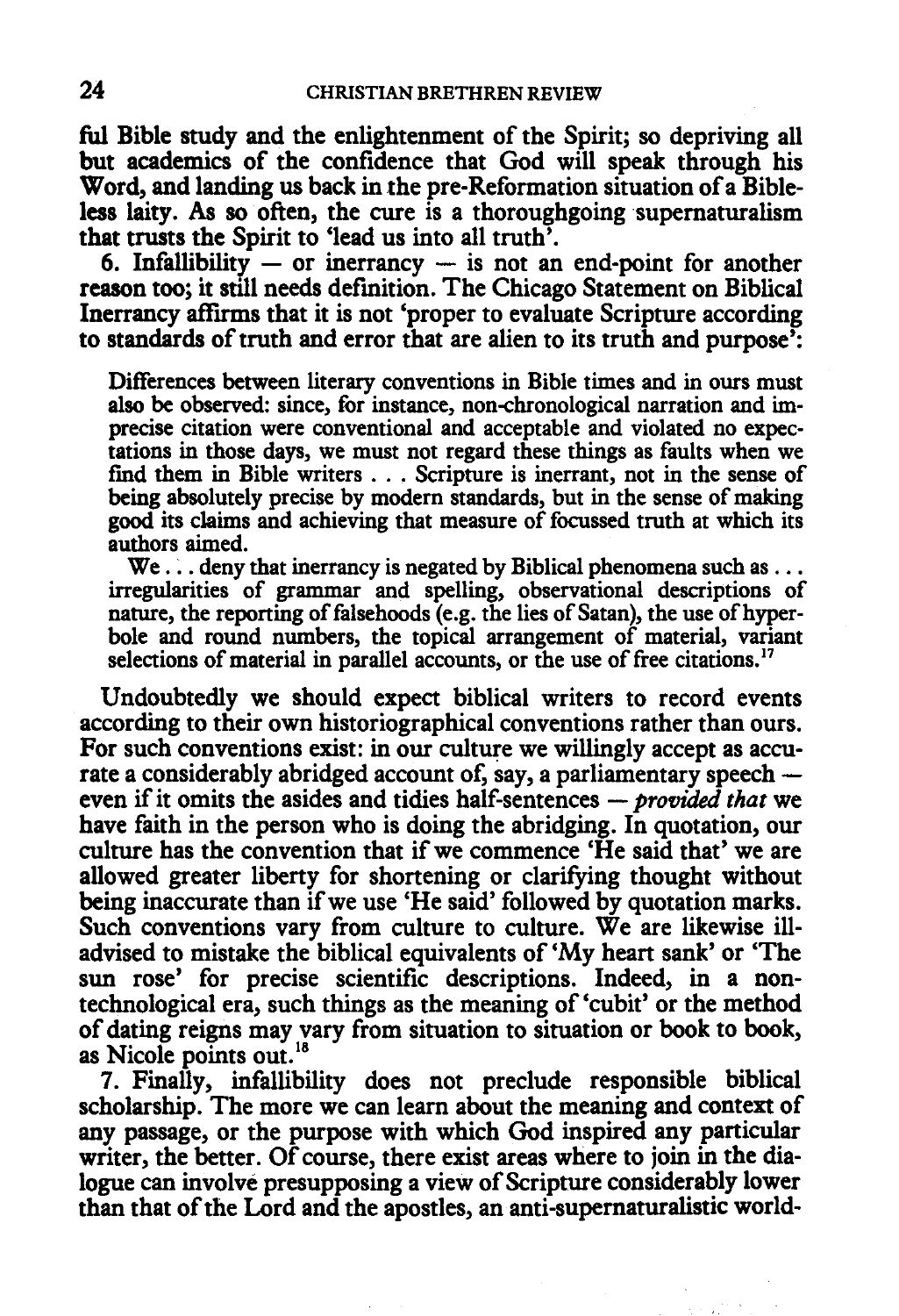view, a denial of predictive prophecy, $19$  or of the reliable transmission of Christ's teaching. Evangelicals can be under pressure to forget Christ's teaching on Scripture, and act as if the reliability of a particular passage had each time to be decided on its own merits. This is to set human reason to judge Scripture once again: and the results will change from decade to decade as one dominant academic philosophy (e.g. existentialism) is dethroned by another (e.g. structuralism). Still, all these areas call for thoroughgoing and scholarly critique, not for obscurantism.

Infallibility is, indeed, a charter for exploration. Our faith in the canon of Scripture prompts us to ask, 'What is this doing here?' To us, nothing in the Bible is dispensable: therefore we will expect that the effort spent digging into any passage of Scripture will be rewarded. And our faith will not be in vain.

### Infallibility is Not a Game

To submit to scriptural authority is not to give mental assent to a principle but to embark on a lifetime of seeking out what God is saying, and obeying it.

Therefore, if we really believe the Bible is God's Word we shall read it in quantity (we read no other book in shreds and patches as we do Scripture), giving quality time to studying it. If we spend less time on the Bible than the newspaper, then assuredly at a deep level of our personality we believe the newspaper to be more relevant, more indispensable: and in turn it, rather than the Bible, will provide the norms and frameworks through which we view reality. (The ideal is, of course, to be a prayerful reader of both!) Similarly, the fact that 'Brethren' churches seem less willing today than previously to set aside a whole day to study God's Word should make us wonder if our belief in biblical authority is all that we claim. The desire to read through the *whole*  Bible (in a year perhaps?), to understand it, to take notes so that we retain what we learn, to pray over them in obedience  $-$  these are the marks of a 'sound doctrine of Scripture'.

It is perfectly possible to have sorted out the finer points of prophecy or predestination and yet ignore completely the fundamental biblical imperatives: to read 'Go into all the world and preach' and yet restrict our evangelism to expecting others (unaccountably) to come to us; to read 'Love one another' and yet treat a brother in Christ as feckless because his views on a few difficult passages are different from ours. To do such things is to deny the authority of Scripture. To hear the demands of the prophets that the poor and hungry be fed, and yet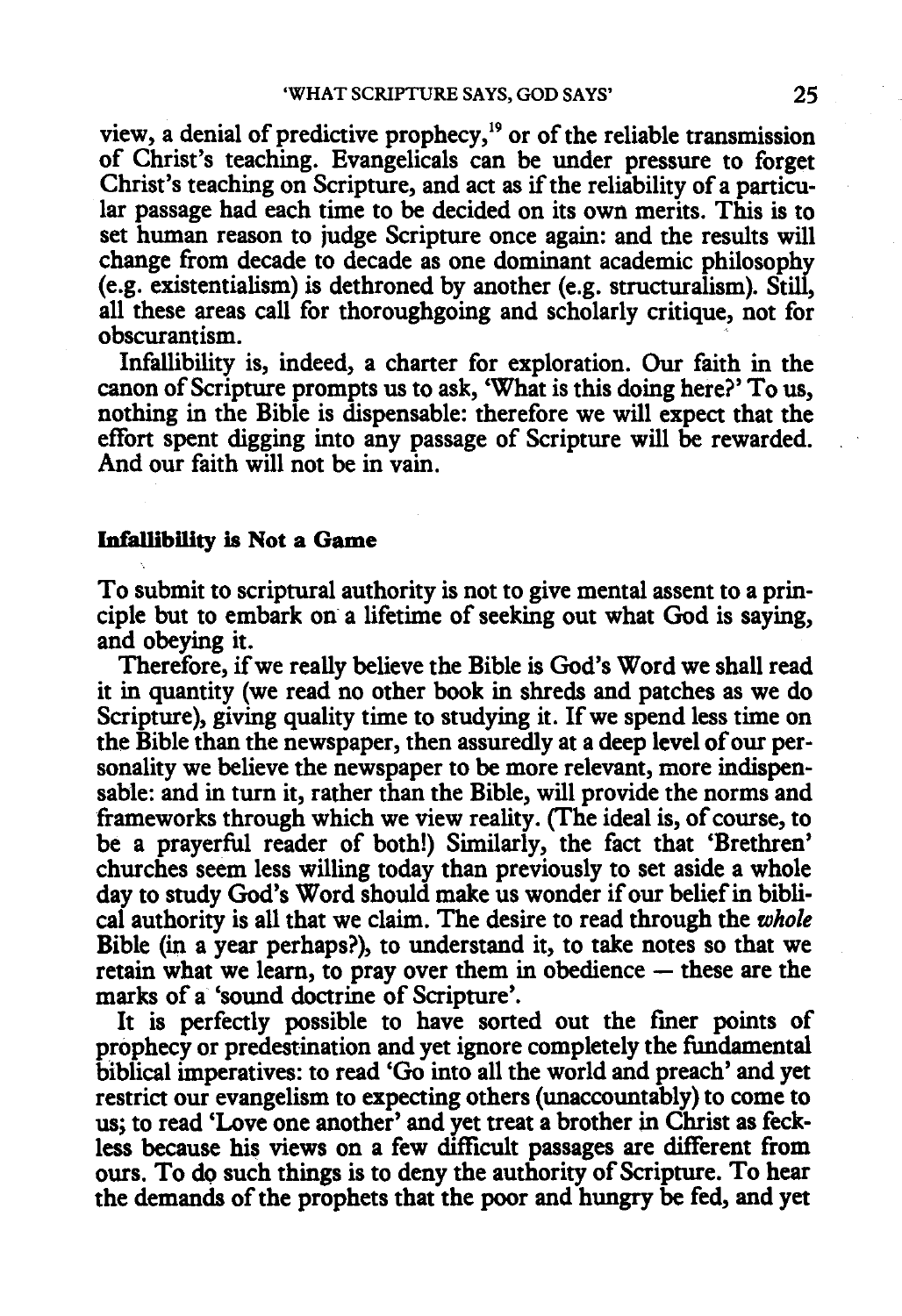to go along with the norms of a self-seeking, materialistic Western society, doing what is *reasonable* according to the neighbours and the  $adverts - this is to exalt the human reason, blown around as ever by$ the powers of this world, over the Word of God. Here, as clearly as in any of the liberal attempts to pick and choose a 'canon within the canon', the enemy is still posing the age-old question: 'Has God said?' Such disobedience is not evangelicalism: it is worldliness.

If Scripture is indeed the undiluted Word of God, we must continually be open for it to surprise us with fresh insights, passages we 'would not have put quite like that'. Let us not try to domesticate them into the shapes of what we already know, so learning nothing. Let us allow God, in his majesty, to teach us (for we have hardly begun) things greater than we have asked, thought or dreamed. That is to submit to Scripture as authoritative over our thinking.

And it is the only true radicalism. Nothing must quench our thirst to discover afresh what it means to be biblical people and biblical communities in the new era in which God has placed us, but the presupposition on which everything is founded must be our commitment and obedience to the entire Word of the Lord. In all our radicalism we must be, in Stott's fine phrase, 'radical conservatives', rooted unshakeably in Scripture. Any other radicalism, daring to decide by its own opinions what it can and cannot obey and believe, will be swayed by every change of fashion in the world's thinking.

'What Scripture says, God says.' That was Christ's teaching, and his whole life was shaped by his unqualified obedience to the flawless Word of God. As his followers, we cannot do otherwise.

#### **NOTES**

1. J. I. Packer notes, 'Christ and his apostles quote Old Testament texts not merely as what, e.g., Moses, David or Isaiah said ... but also as what God said through these men (see Acts 4:25; 28:25, etc.), or sometimes simply what ''he" (God) says (e.g., 2 Cor. 6:16; Heb. 8:5,8), or what the Holy Ghost says (Heb. 3:7; 10:15).<br>Furthermore, Old Testament statements, not made by God in their contexts, are quoted as utterances of God (Matt. 19:4f.; Heb. 3:7; Acts 13:34f.; citing Gen. 2:24; Ps. 95:7; Isa. 55:2 respectively). Also, Paul refers to God's promise to Abraham and his threat to Pharaoh, both spoken long before the biblical record of them was written, as words which *Scripture* spoke to these two men (Gal. 3:8; Rom. 9:17); which shows how completely he equated the statements of Scripture with the utterance of God' (Under God's Word (Hodder), p.117-8). Incidentally, this last point also demonstrates how the NT writers saw Scripture as a divinelyinspired whole, not something heterogeneous containing the Word of God in some of its parts. i Albert Balt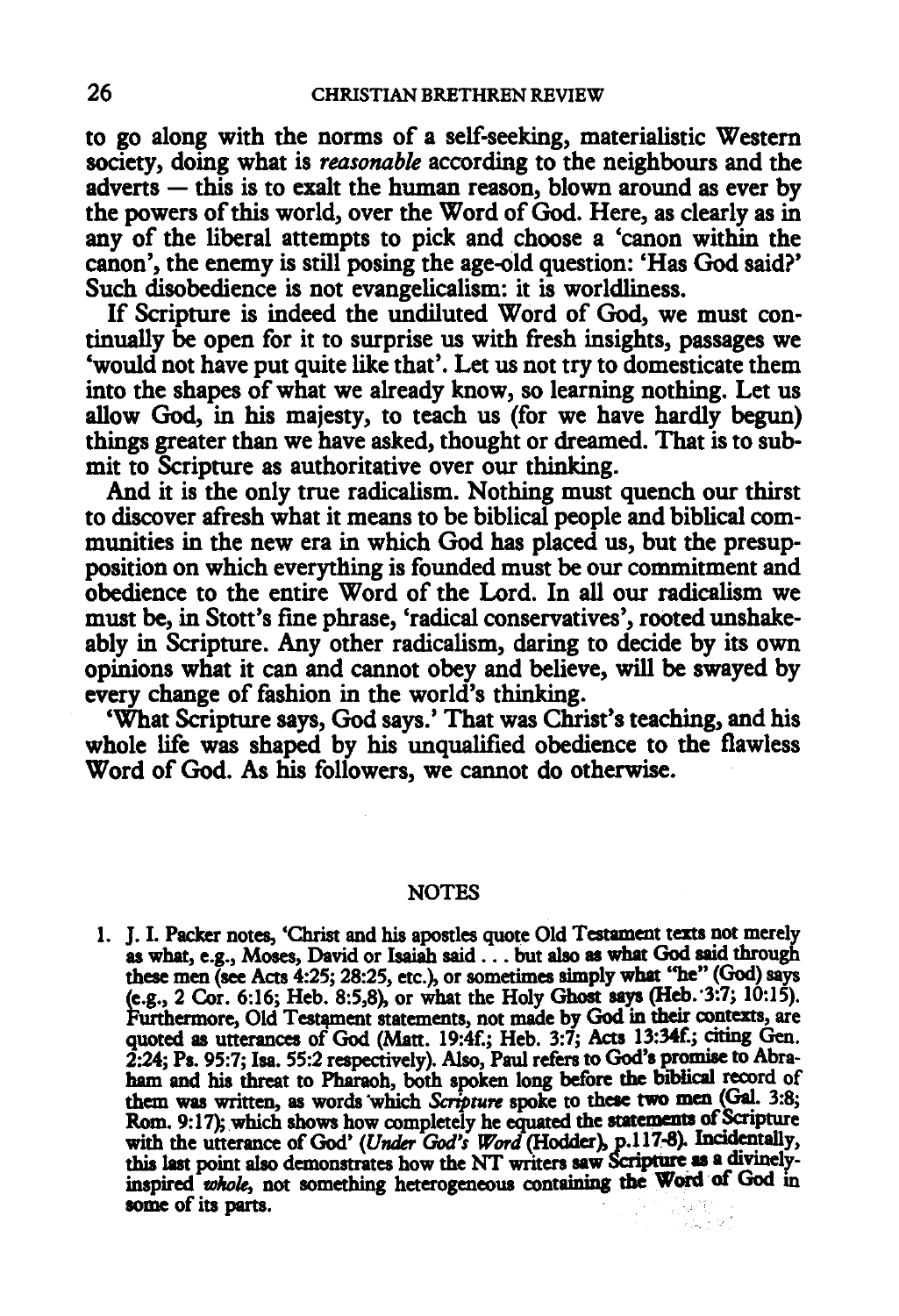- 2. These passages demonstrate, incidentally, that Christ's attitude to the Old Testament was not a minor accommodation to the (non-Sadducee) Judaism of bis time. Rather, bis attitude to Scripture was fundamental to bis self-understanding, and bis presentation of bis person and ministry to others.
- 3. Cf. Packer, *Fundamentalism and t'M Word of* God, pp.54-62.
- 4. We should not think of it as a recent invention, however: Augustine and Luther use the concept.
- 5. *Christian Graduate,* June 1980.
- 6. Cf. bis essay in Nicole and Michaels, *lnerrancy and Commonsense.*
- 7. J. I. Packer, God *Has Spokm* (Hodder), p.112, the best popular introduction to the authority of Scripture currently available.
- 8. R. T. Beckwith has commented on the importance of the mirior points in the historical narratives, 'The historical minutiae are stressed by the Bible itself. Think what use Hebrews 7 makes, in the case of Malchizedek, of his name, his realm, his tithing, bis blessing, even of the silence of Genesis; think how Galatians 4 stresses the details of Hagar's and Sarah's history, one bond, one free, one bearing a child by nature, one by miracle, the mocking of Ishinael, God's words to Abraham; think of the name of the pool in John 9:7; of the interpreting of the unbroken bones and water from the side in John 19:36f. Again, that David in Spirit called the Messiah "Lord", and that God made promise to Abraham "and to thy seed" (not "seeds") are really incidental historical details, by no means essential to the main drift of those particular revelations seemingly, yet insisted on by the New Testament. Our Lord insists on the length of time that Jonah spent in the whale's belly (Matt. 12:40). Think too how Paul (2 Cor. 3:13-18) argues from the veil Moses put on his face, and the fact that he took it off when going before the Lord, as well as from the glory itself.' Quoted by John Wenham, in an unpublished essay entitled 'True, Trustworthy, Infallible, Inerrant'.
- 9. David Wells, *Revolution in Rome* (IVP), p.30. Cf. also The *Foundation of Biblical Authoniy,* ed. James Montgomery Boice (Pickering and Inglis), pp.74-76 (arguably the best scholarly symposium on biblical authority published over here thus
- far: and a model of courtesy to its opponents).<br>10. Although Winter's conclusion that the Bible is ""infallible" where it matters ...<br>teaching us reliably all we need to know for our salvation' (84, summarizing a<br>chapter)
- 11. Although he has used these criteria a paragraph earlier. The NT miracles, he says, 'took place in known and identified places, and involved named people' but so did Joshua's long day, Elisha's axehead, and the narratives of Balaam and Samson. He also comments that the NT miracles 'were written up within the lifetime of eye-witnesses', but it would take a fairly authoritative piece of source criticism to show that this was not true of Kings or Judges.
- 12. See bis essay in *Gospel Perspeaiws: Studies of History and Tradition in the Four Gospels, Vol. 2 (JSOT), which provides a solid defence of the historicity of the* Matthaean infancy narratives. Also noteworthy is Aune's review in the same volume of Talbett's *What is* a *Gospel?,* another book on which Winter bases bis case. It seems that Winter has assumed for the scholars he quotes an authority that they have yet to earn.
- 13. It is sometimes argued that the church must have an authority alongside Scripture, since it was the church that established the canon. As early as 1 Corinthians and 2 Peter the idea is assumed of the new covenant being embodied in authorita· tive Scripture. But what was at stake in the church's discussions of the canon was not Scripture's authority, which was presupposed, but rather which books were included.